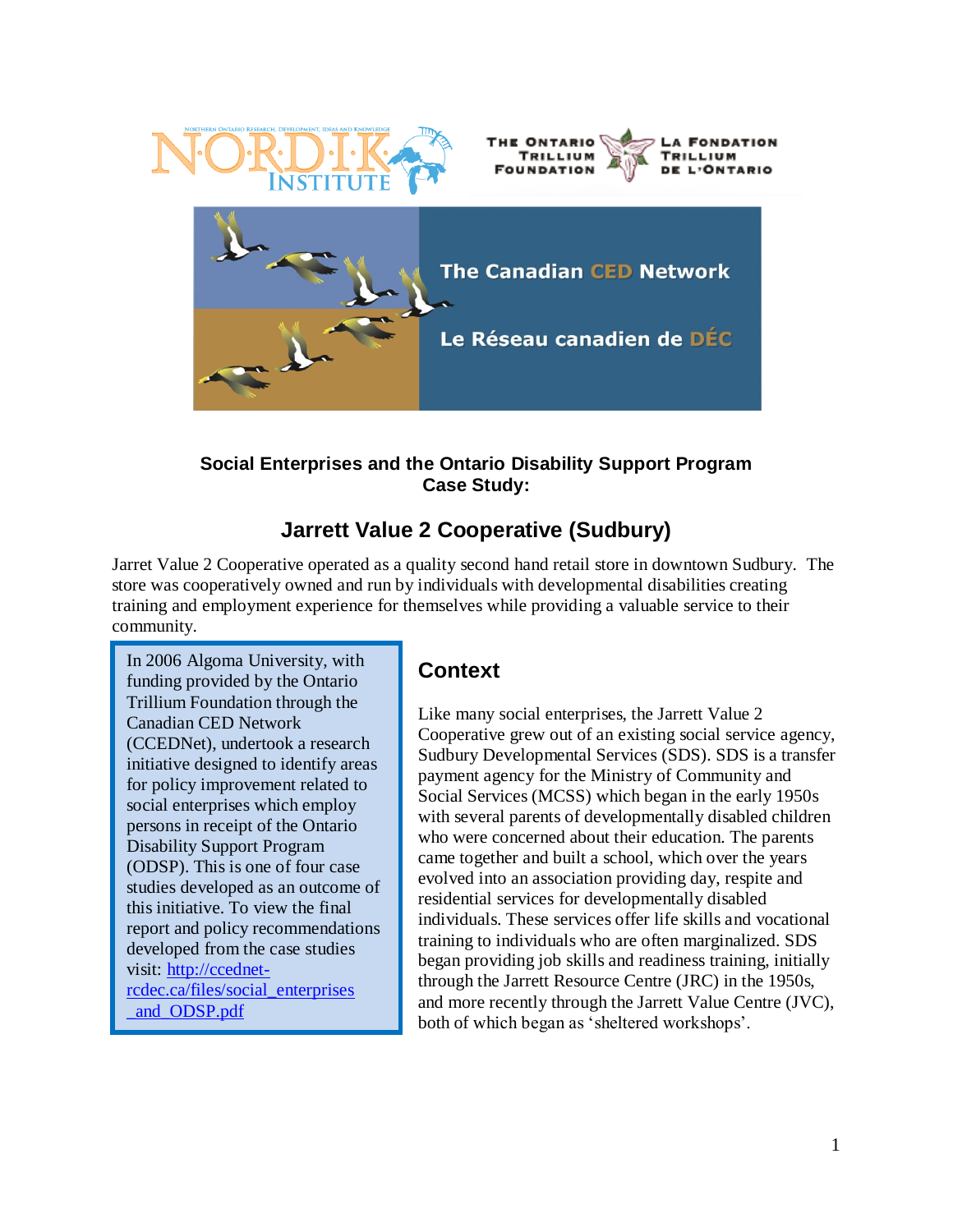### **History**

In 2000, five JVC clients who showed great potential for business came together with the assistance and support of SDS to become the owners of a cooperative retail store. Jarrett Value 2 (JV2) was located in downtown Sudbury providing quality second hand clothing to the community. Any highend clothing that was received by the JVC was collected and given to JV2 at no cost. Receiving quality donations from the community helped sustain JV2 providing a product for those who shop secondhand to purchase. Seasonal fluctuations of clothing exist, where an increase in community contributions are received during the Spring and Fall. Even though the customer demand for recycled goods is stable, there is an increased amount of competition from other businesses (Paonessa, 2007).



After the business"s incorporation it was successfully run for 6 years before the owners decided to close down, due to a number of factors including the pending retirement of some of the cooperative"s owners. After the business was dissolved, a few of the former JV2 owners returned to working with the JVC. JVC

opened up a small location in the same mall and named it Jarrett Value 2 Boutique. The operations are similar to that of the cooperative, but the ownership no longer remains in the hands of the clients.

### **Organizational Structure**

During the development and start-up of the business the SDS and JVC provided a great deal of direction and support; however over time the support lessened, the 5 owners became more independent, and eventually JV2"s day to day operations were run similarly to other small businesses (Paonessa, 2007). Mary-Elizabeth Paonessa, Business Manager, maintained a presence at the weekly staff meetings to provide a connection to and support from JVC, and the owners continued to participate in the Person Centred Planning (PCP) process. The PCP process assesses developmentally disabled individuals" cognitive and physical potential in order to meet their identified goals, provide appropriate services and accommodations to them. All participants in SDS services and programs complete the PCP with input from the individual and their families.

JV2 has been highlighted in the local newspaper, the Sudbury Star (Haddow, 2000; Huttala, 2000), as a project that allows for increased independence and a different avenue of employment for the developmentally disabled person. Aside from articles in the newspaper, the primary means of advertising was through word of mouth and a strong reputation in the community. SDS is also a member of the Chamber of Commerce, and had a link on their website for JV2 while it was operational.

"When you give a human being a chance at something, it [will really] surprise you how they will strive to get it done. Give them an opportunity, a foot in the door and they will wow you".

Mila Wong Sudbury Developmental Services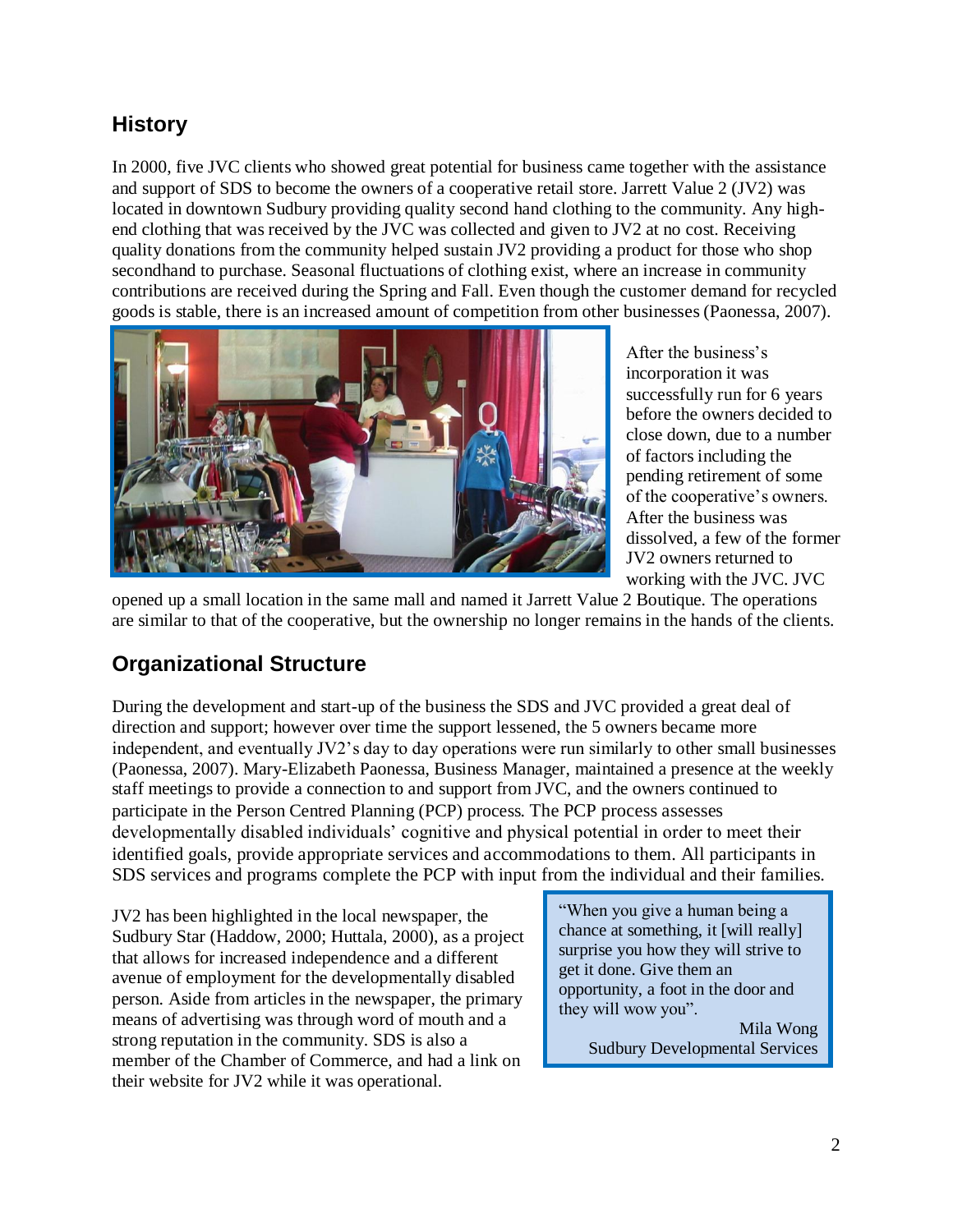The profits that JV2 made provided an increased income for the owners. However, since they were still receiving disability assistance it wasn"t much of an increase from JVC. Not only did this provide a source of employment and income for the owners, but also a social opportunity. On occasion the owners would spend time with one another by going to watch a movie or go out for something to eat (Werry, 2007).

Funding to support the vocational component and wages comes from two sources. MCSS provides 55% of the funding and the other 45% is generated through revenue from the businesses. Revenues are shared between JRC and JVC in order to compensate for any losses suffered by any one particular business. For example, the recycling business is a very dependable source of income with a constant supply of goods from the community, which could assist the industrial arm if material prices rise (Wong, 2007).

If the SDS Program Planning Team, with client, staff and management representation, develop an idea around an innovative employment initiative, the Board of Directors is always open to input and new ideas that they may wish to pursue. Currently, however, SDS priorities are focused on addressing the needs of the aging population, and new social enterprise development is not expected in the near future.

## **Activities**

For approximately 50 years, JRC has been providing products such as pallets and blasting plugs to industries like INCO and Falconbridge Ltd., while JVC is a recycling business that has been collecting community donations since 1985. Together JRC and JVC provide training for 100 adults. All the developmentally disabled trainees are recipients of Ontario Disability Support Program (ODSP) benefits. In addition to their ODSP income, the JVC clients receive a training allowance of between \$ .50 and \$1.60 for every hour worked depending on responsibilities and abilities. Receiving this money augments overall income for clients even with the ODSP deductions.

"CEDTAP has assisted over 400 CED agencies in support of leading-edge, community development initiatives to create new, sustainable economic development solutions in disadvantaged communities throughout Canada". (CEDTAP, n.d.)

"CCA provides leadership to promote, develop, and unite cooperatives and credit unions for the benefit of people in Canada and around the world".

(CCA, n.d.)

Due to their experience at JVC, the owners had been trained in some aspects of retail and customer service, however additional training related to cooperative principles and business management, such as financial management and bank deposits, was required. Some of the day to day responsibilities described by Bonnie Werry, former owner of JV2, were to hang clothing, provide change rooms for customers and operate the cash register. The Community Economic Development Technical Assistance Program (CEDTAP) and the Canadian Cooperative Association (CCA) provided the additional training and support. Mila Wong, the Executive Director of SDS, commented on how remarkable it was that the training was completed so quickly, "when you give a human being a chance at something it [will really] surprise you how they will strive to get it done. Give them an opportunity, a foot in the door and they will wow you".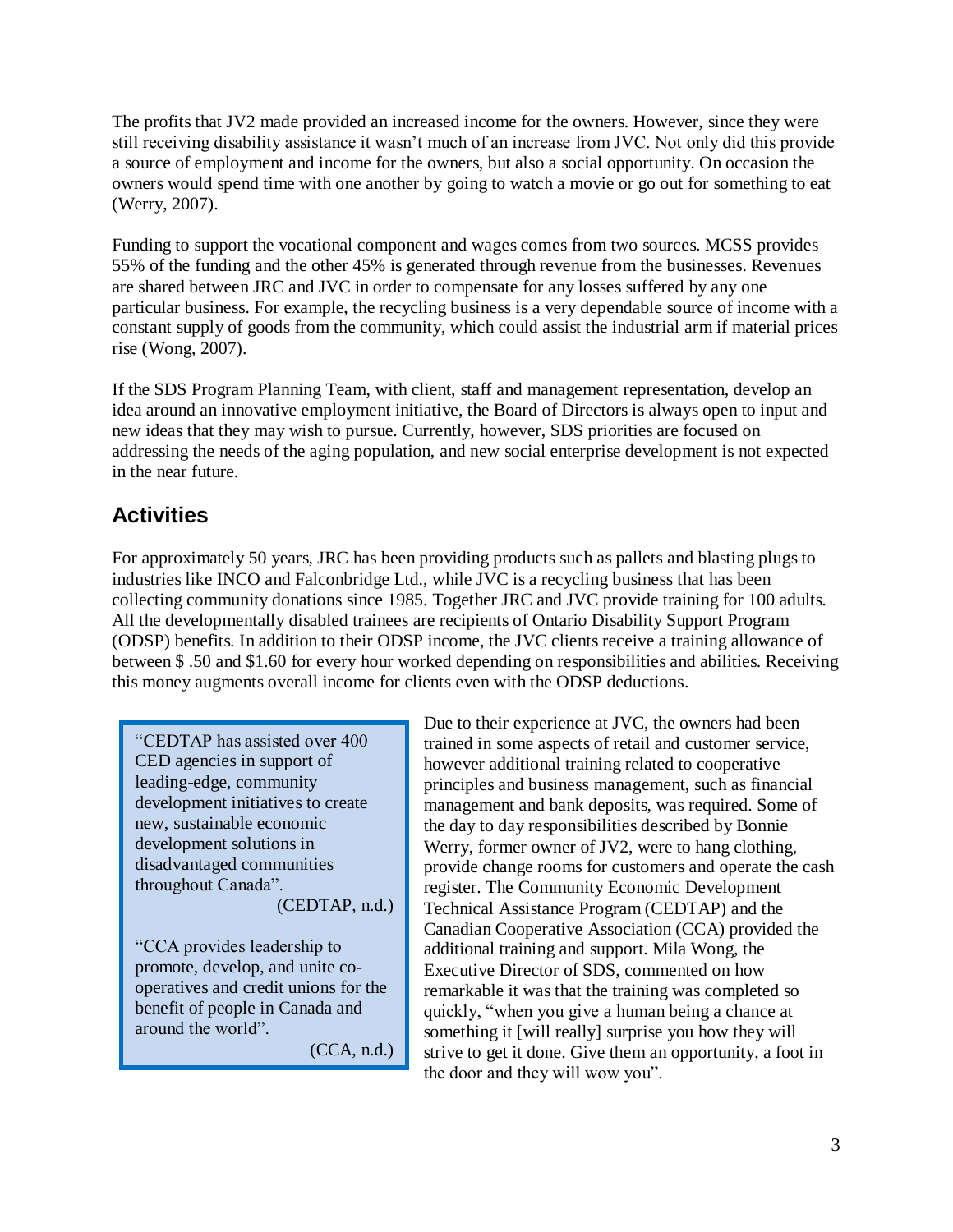### **Outcomes**

Integration into the community is one way in which paid training and employment can benefit developmentally disabled individuals particularly by raising the individuals" self-esteem (Paonessa, 2007). Social opportunities like going to the theatre and physical activities allow these individuals to remain "healthy, active and happy" (Wong, 2007). This is not only a benefit to the individuals involved but will also result in a reduced use and subsequent costs of the health care system (Wong, 2007).

"On occasion the owners would spend time with one another by going to watch a movie or go out for something to eat." Bonnie Werry Former JV2 Owner

A recent ODSP change that Mila Wong identified as positive is Rapid Reinstatement. Rapid Reinstatement allows recipients who discontinue ODSP for employment or paid training, to bypass the Disability Adjudication Process if they need to return to income support (Government of Ontario, 2006). Wong described the

adjudication and reporting processes as "onerous", particularly for those with developmental disabilities. Some ODSP recipients may not understand the content of letters they are sent or may have difficulty with automated telephone systems (Paonessa, 2007). Rapid Reinstatement may reduce some of the difficulties related to the ODSP process.

## **Barriers and Challenges**

Challenges that the JV2 cooperative experienced and which ultimately led to their closure are:

- Overhead Costs the lease at their final location needed to be renewed, and the rental cost was being increased. This and other operating costs were becoming a heavy pressure on running the business
- $\triangle$  Aging as the owners became older it was more difficult to keep working full-time hours and fulfilling a demanding workload.
- Group Dynamics because some of the owners decided to leave, the dynamic of the group was going to change, whether the remaining owners continued on their own or whether they decided to bring in new people. Paonessa (2007) stated that "it was important for the group to get along together because they were so independent"



 $\bullet$  Funding – the cooperative was successful at obtaining funding for training related to business management. However, other costs associated with development, transition, and monitoring was (and is) difficult to obtain and maintain.

Even though these individuals faced many challenges and a great deal of stress they maintained their business for six years after incorporation.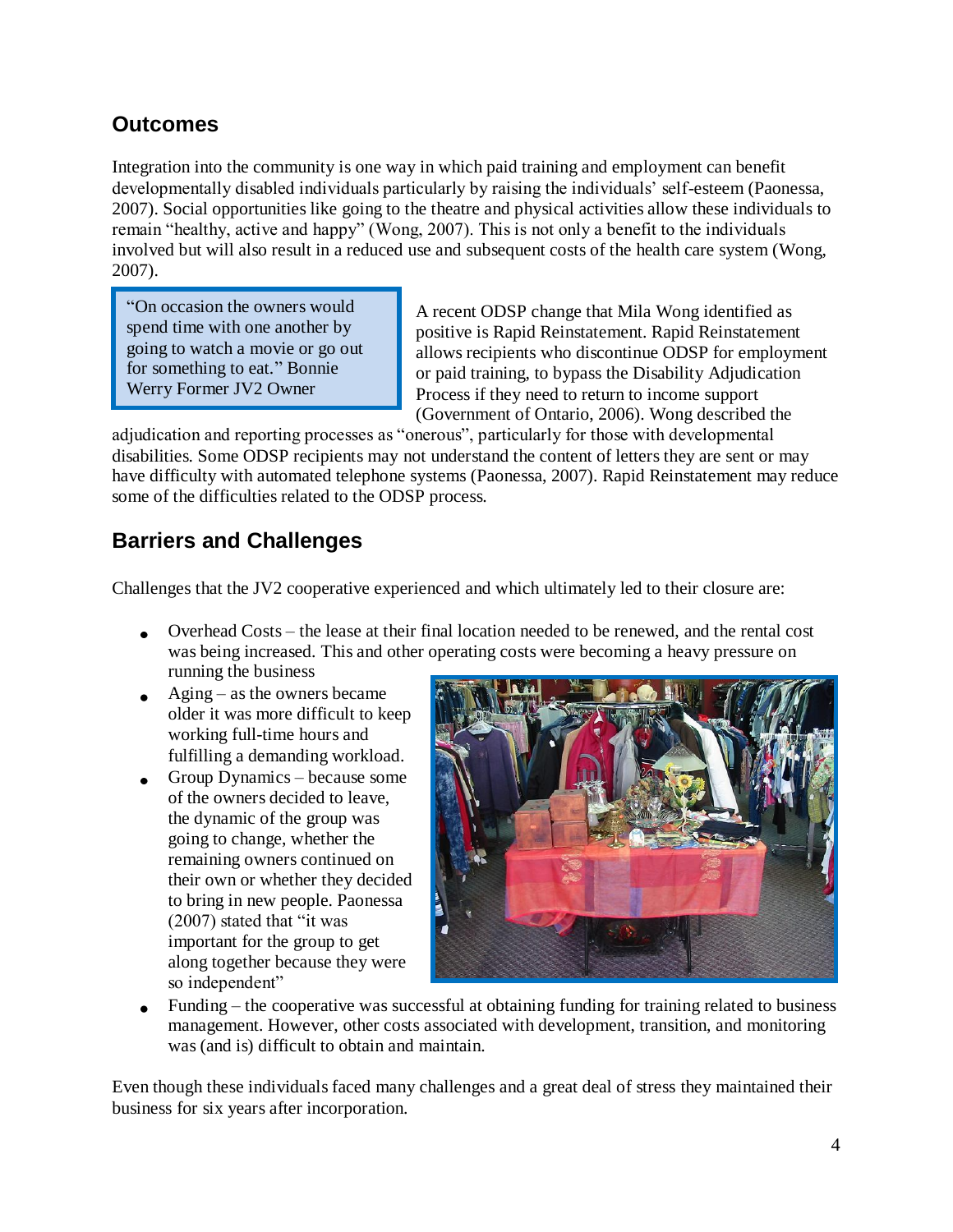Continued support is required when clients become part of a community business. However, the initial support can be beneficial and eventually minimized. Without continued support that individual may be unsuccessful in maintaining their position (Wong, 2007). Support for other issues, such as the needs of the aging population can be addressed through partnerships. SDS has partnered with the Ontario Partners on Aging for the Developmentally Disabled (OPADD) whose mission is to "ensure that the general and special needs of persons with a developmental disability who are aging, are identified and addressed effectively to ensure quality of life" (OPADD, 2007). Innovative policy needs to be developed around the aging population and address the needs of developmentally disabled individuals (Wong, 2007).